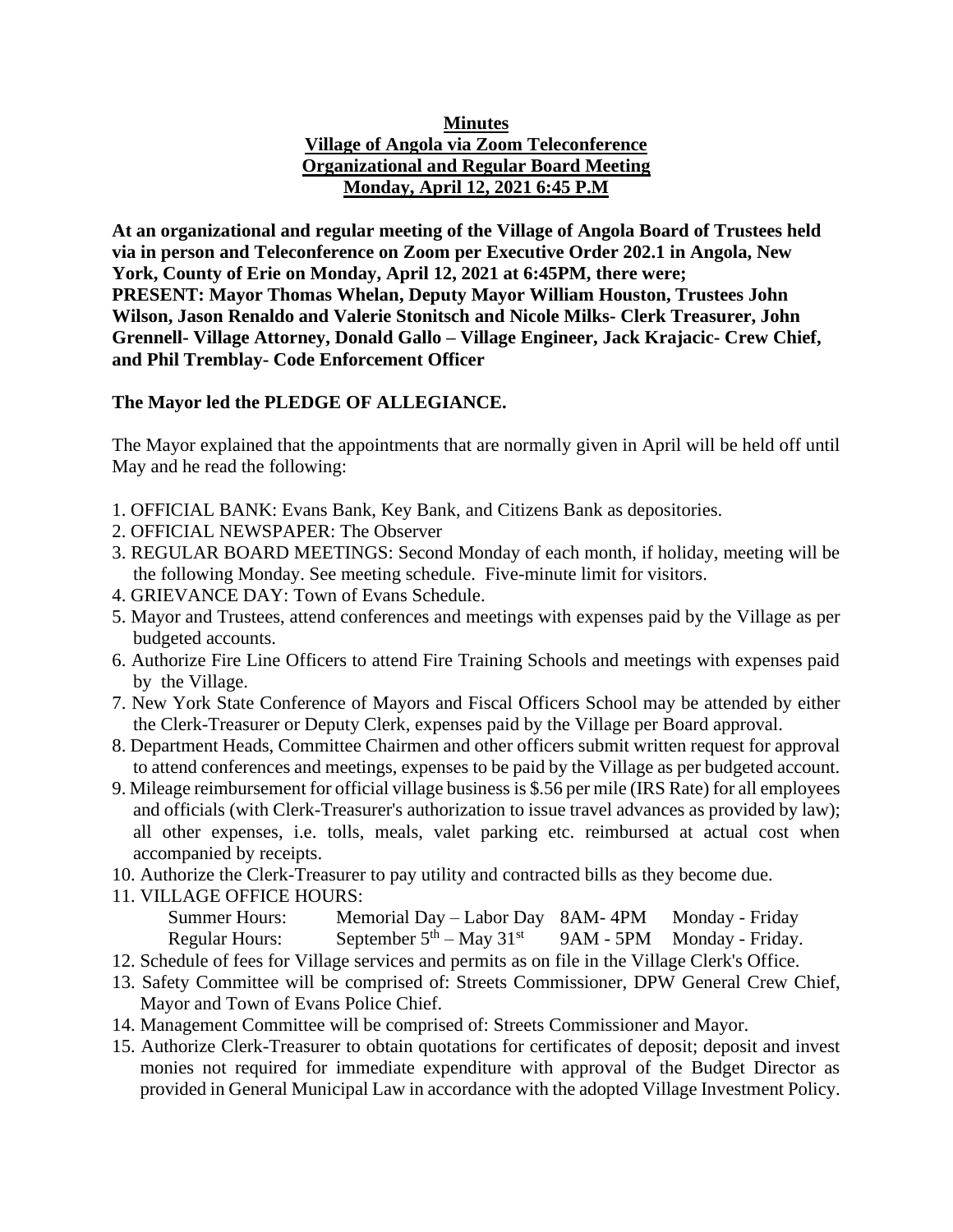16. Village Office will be closed on the following holidays, see holiday schedule:

#### **HOLIDAY SCHEDULE**

| <b>Memorial Day</b>     | Monday May 31, 2021      |
|-------------------------|--------------------------|
| Independence Day        | Monday July 5, 2021      |
| Labor Day               | Monday Sept. 6, 2021     |
| Columbus Day            | Monday Oct. 11, 2021     |
| Veteran's Day           | Wednesday Nov. 10, 2021  |
| <b>Thanksgiving Day</b> | Thursday Nov. 25, 2021   |
| Day After Thanksgiving  | Friday Nov. 26, 2021     |
| Christmas Eve           | Friday Dec. 24, 2021     |
| Christmas Day           | Monday Dec. 27, 2021     |
| New Year's Eve          | Friday December 31, 2021 |
| New Year's Day          | Monday Jan. 3, 2022      |
| Martin Luther King Day  | Monday Jan. 17, 2022     |
| Presidents Day          | Monday Feb. 21, 2022     |
| Good Friday             | Friday April 15, 2022    |

### **MEETING SCHEDULE 2021-2022**

| May        | 10, 2021 |                        |
|------------|----------|------------------------|
| June       | 14, 2021 |                        |
| July       | 12, 2021 |                        |
| Aug        | 9, 2021  |                        |
| Sept       | 13, 2021 |                        |
| Oct.       | 18, 2021 |                        |
| <b>Nov</b> | 8, 2021  |                        |
| Dec        | 13, 2021 |                        |
| Jan        | 10, 2022 |                        |
| Feb        | 14, 2022 |                        |
| March      | 14, 2022 |                        |
| April      |          | 11, 2022 (reg and org) |
|            |          |                        |

The Mayor asked the board if they would like to hold June - August meetings at 5:00PM with a 4:30 workshop and all other meetings at 6:00PM with a 5:30 workshop. **A motion was made to change the meeting times by Trustee Wilson and seconded by Trustee Stonitsch. A Roll Call Vote and all said Aye.**

Attorney John Grennell requested to make his appointment as Erie County requests an appointment be made in April.

**Mayor Whelan made a motion to appoint John Grennell as Village Attorney and Prosecutor, seconded by Trustee Renaldo. A roll call vote was made, and all said aye**

**7:00 PM The Regular Board Meeting was called to order:**

**APPROVAL OF MEETING MINUTES March 8, 2021**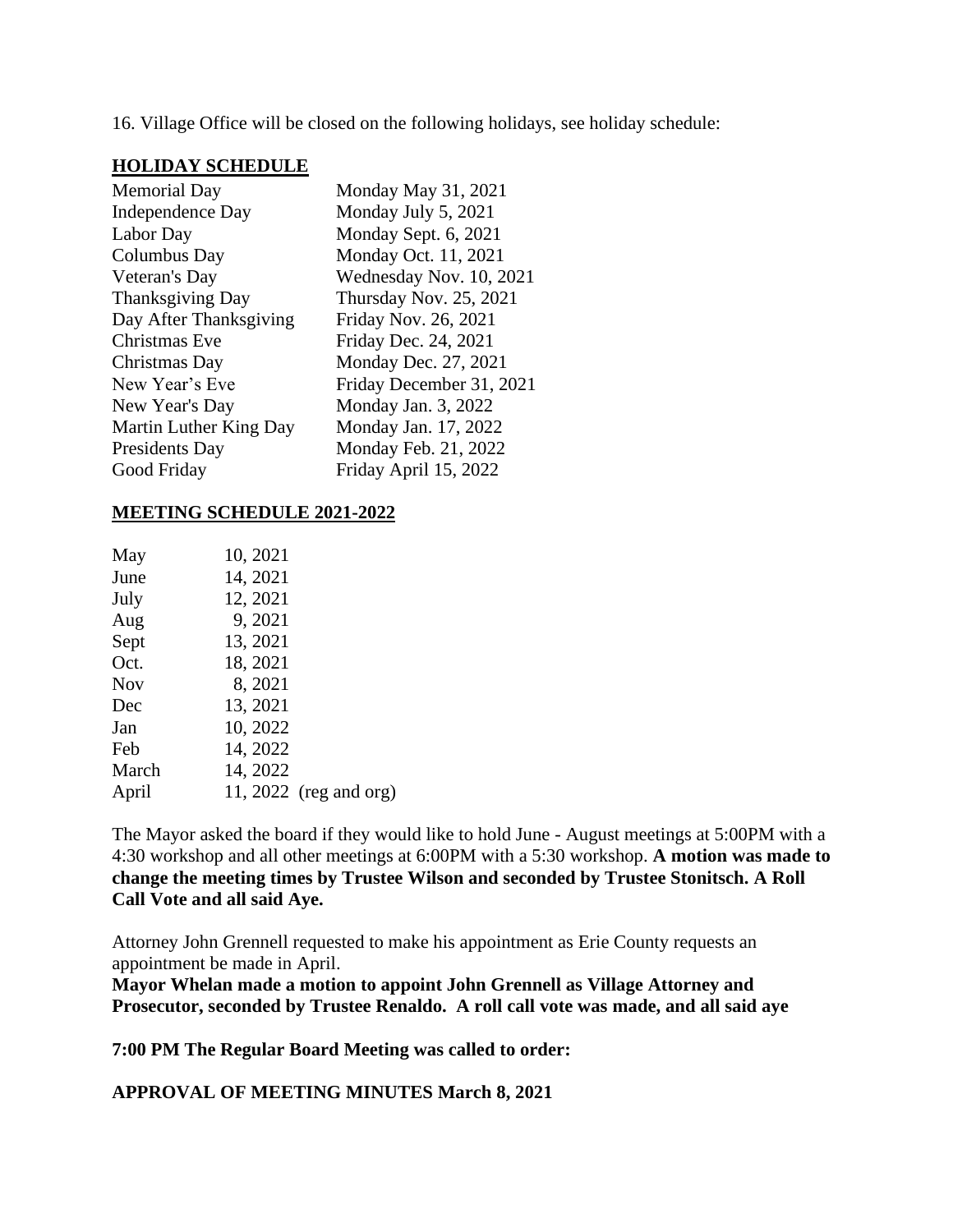**VISITORS: None**

**7:15 PM Open Public Hearing A motion was made by Trustee Wilson, seconded by Trustee Renaldo Roll Call was made and all were in favor said AYE Trustee Houston, Trustee Wilson, Trustee Renaldo, Trustee Stonitsch and Mayor Whelan**

### **VILLAGE OF ANGOLA NOTICE OF PUBLIC HEARING FOR 2021-2022 BUDGET**

**RESOLVED** that pursuant to Village Law Section 5-504 the 2020-2021 tentative budget for the Village of Angola was completed and filed with the Village Clerk at the Village Clerk's Office, 41 Commercial Street, Angola, NY on March 8, 2021. The budget may be inspected between the hours of 9:00 AM and 5:00 PM on or after March 8, 2021. Said Tentative Budget includes maximum compensation for the Mayor of \$10,000 per annum and for the Trustees of \$4,000 per annum. The 2021-2022 Budget reflects NO increase of the tax rate \$7.18 with a garbage rate of \$216.00 per unit with an increase of \$2.00. A summary of the tentative budget is as follows:

| <b>General Fund Appropriations</b> | \$1,274,306.00 |
|------------------------------------|----------------|
| Water Fund Appropriations          | \$913,250.00   |

**FURTHER BE IT RESOLVED** that a Public Hearing on the budget will be held at the Village Office, 41 Commercial Street, Angola New York on Monday, April 12, 2020 at 7:15 PM to consider same before final adoption. Village Clerk is hereby authorized to publish notice in the paper of record the Dunkirk Observer and the Angola Penny Saver.

**Comments:** Change water appropriations to \$878,250.00

**Close Public Hearing A motion was made by Trustee Stonitsch, seconded by Trustee Wilson Roll Call was made and all were in favor said AYE Trustee Houston, Trustee Wilson, Trustee Renaldo, Trustee Stonitsch and Mayor Whelan**

**7:30PM Open Public Hearing A motion was made by Trustee Renaldo, seconded by Trustee Wilson Roll Call was made and all were in favor said AYE Trustee Houston, Trustee Wilson, Trustee Renaldo, Trustee Stonitsch and Mayor Whelan**

> **NOTICE OF PUBLIC HEARING FOR PROPOSED LOCAL LAW # 1 FOR THE YEAR 2021 ADDING CHAPTER 246 ARTICLE I ENTITLED "TAX LEVY LIMIT 2021"**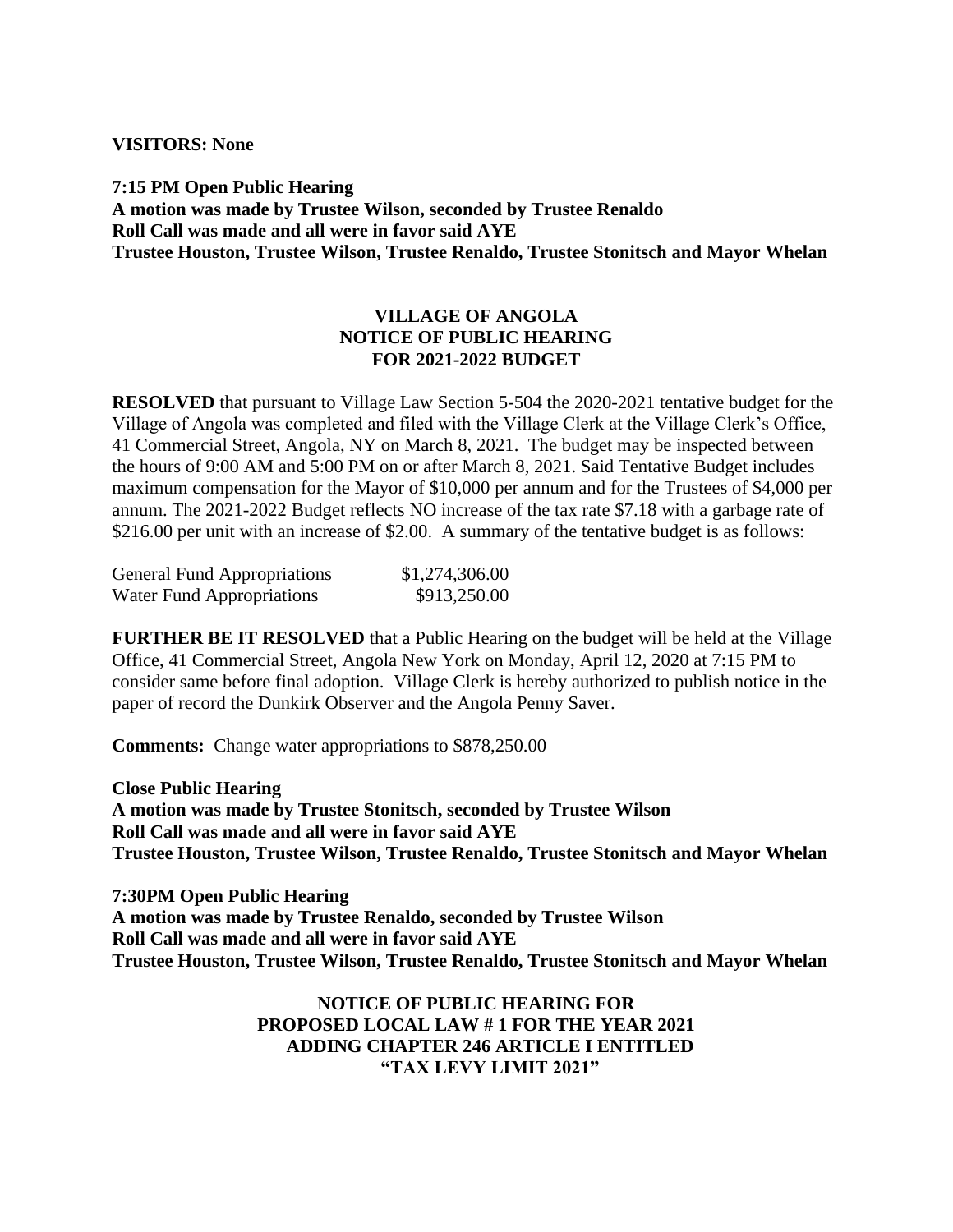Please take notice that there has been introduced before the Board of Trustees of the Village of Angola on the  $8<sup>th</sup>$  day of March, 2021, Proposed Local Law #1 for the year 2021 adding Chapter 246 Article I of the Code of the Village of Angola entitled "Tax Levy Limit 2021" providing authorization for a property tax levy in excess of the limit established in the General Municipal Law § 3-c. for the fiscal year commencing

June 1, 2021.

Please take further notice that pursuant to Section 20 of the New York Home Rule Law, a Public Hearing will be held on the aforesaid Local Law before the Board of Trustees of the Village of Angola at Village Hall, 41 Commercial Street, Angola, New York 14006 at 7:30 PM on the 12<sup>th</sup> day of April, 2021.

### **By Order of the Village Board March 8, 2021 Nicole Milks Village Clerk-Treasurer**

**Comments: None**

**Close Public Hearing A motion was made by Trustee Stonitsch, seconded by Trustee Wilson Roll Call was made and all were in favor said AYE Trustee Houston, Trustee Wilson, Trustee Renaldo, Trustee Stonitsch and Mayor Whelan**

#### **REPORTS**

**Trustee Houston** congratulated new Trustees and reelected Trustee. He also asked the Trustees to take a look at the 1973 & 1998 History Books and take advantage of NYCOM as they are well organized and to go to Erie County Governments meetings. He also reminded the clerk to advertise the Annual Water Report in the Angola pennysaver. The Concert Schedule is underway as they are working with 7 bands – July  $7<sup>th</sup>$  thru August 21<sup>st</sup>. Boys of Summer coming for the first time sponsored by Evans Bank and Agency.

**Trustee Wilson** congratulated and welcomed new elected and appointed officials. July 10<sup>th</sup> is the date set for Main St cruise 12-4. Angola Library Mural has been proposed by library and Friends of the Village.

**Trustee Renaldo-** happy to be on the board looking forward to the future

**Trustee Stonitsch-** thanked the Village Board and is excited to move Angola Forward

**Mayor Whelan-** thanked the girls in the office and the board for sending their condolences in response to the death of his brother.

**Code Enforecment officer**- congratulate new members and thanked clerk. Waiting for court to open to move forward.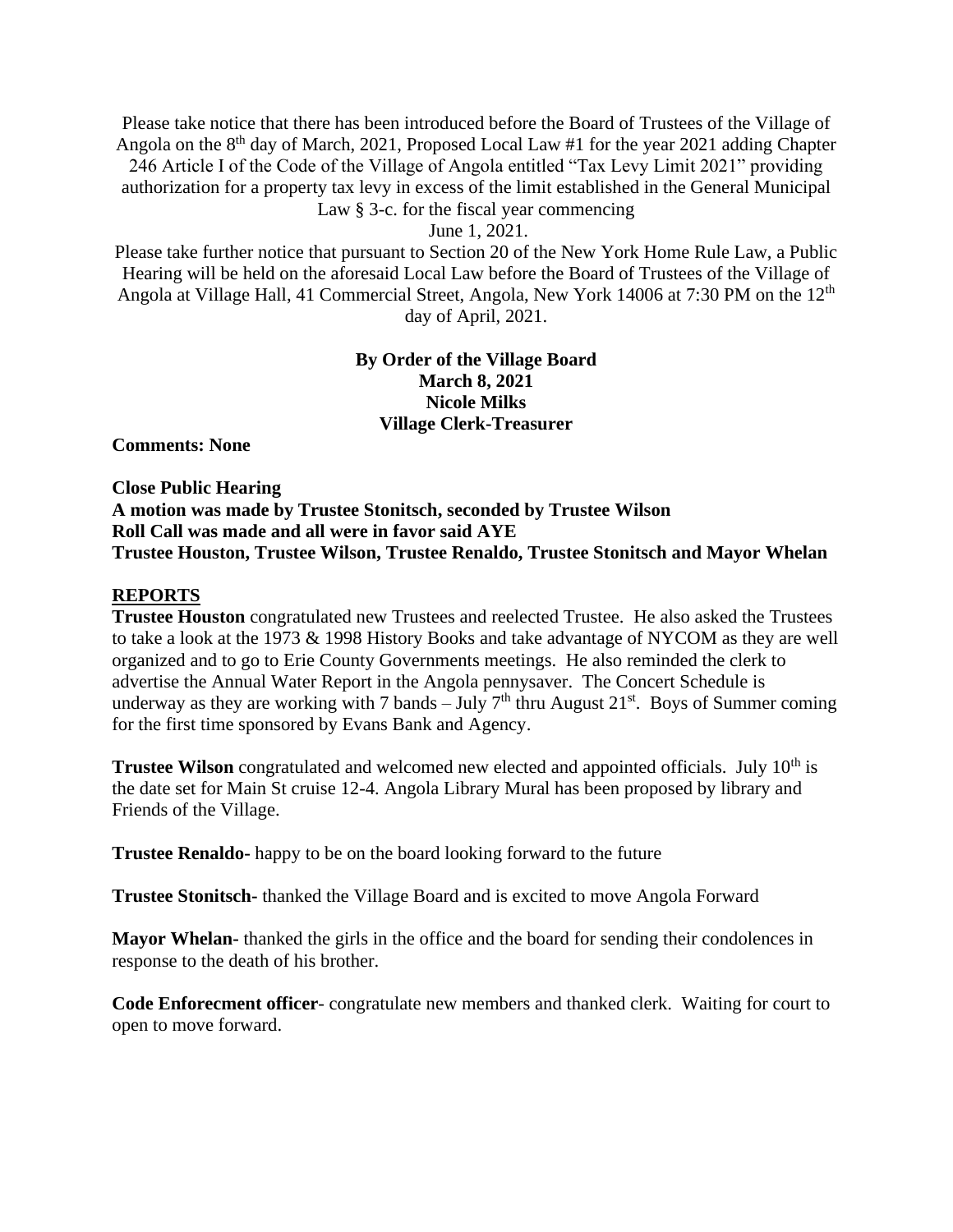**Crew Chief –** NY Rural Water came out and looked at water losses. Working with PBA to update Herman Park- restriping basketball courts, shelter roofs to be replaced. Village Hall Roof repairs will cost about \$9600 to repair upper part of fire hall.

**Police Chief-** no report

### **Fire Chief- Absent**

### **Fire Commissioner- Absent**

**Attorney –** congratulated new public officials. He explained SCDA Telemetry system insurance claim will need additional estimates from Dave Moore to move forward.

**Clerk Treasurer** – reported the bid opening was on April 1<sup>st</sup> for new waterline project and asked Donald Gallo- engineer to discuss further. The Village Engineer explained the Developer will pay for the entire project as the bid came in lower than anticipated. The low bidder is looking to pick up contract and return next week.and to start construction in the next 3 weeks. Trustee Houston requested to start moving forward with new waterline projects and use the stimulus money to fund projects. He also suggested to use the money to engineer the waterline work. Trustee Wilson indicated the developer complimented the Village water department while at a planning meeting in the Town of Evans. Engineer indicated Nausember was very cooperative as well.

### **Old Business:**

- **1. Sale of Waterplant-** Trustee Wilson indicated he is working with assemblyman
- **2. Senior Housing-** Trustee Houston suggested the Mayor meet with Rhoda Fredericks to discuss plan
- **3. 92 Railroad-** pending demolition with CDBG funding
- **4. South Main Street Firehall-** wall prices obtained for work
- **5. NYS Thruway Authority Water Contract Review/Update/Renew-**underway
- **6. Land Bank-** K&L lot pending / 6 Gowans Rd Application Accepted
- **7. Union Negotiations-** Accept Proposal The Mayor indicated insurance will remain the same, new step program, \$.50/ hour raise per year
- **8. PBA Proposal-** basketball court upgrades to be made by PBA in the Spring
- **9. CDBG** Income Survey going out to residents
- **10. Verizon Poles- completed**
- **11. National Flood Insurance Program-** Local law will be reviewed at the next meeting
- **12. North Main Street Road Construction** The Crew Chief explained the contractor is done with Old Cemetery Rd and will be connecting all piping and receivers. There seems to be little complication and an easy company to work with.

### **New Business:**

**1. Plaque In Memory of Robert Barratt-** Mayor Whelan would like to have one made for Park Street as Mr. Barratt had a garage here with his classic cars and was a big/silent part of the community.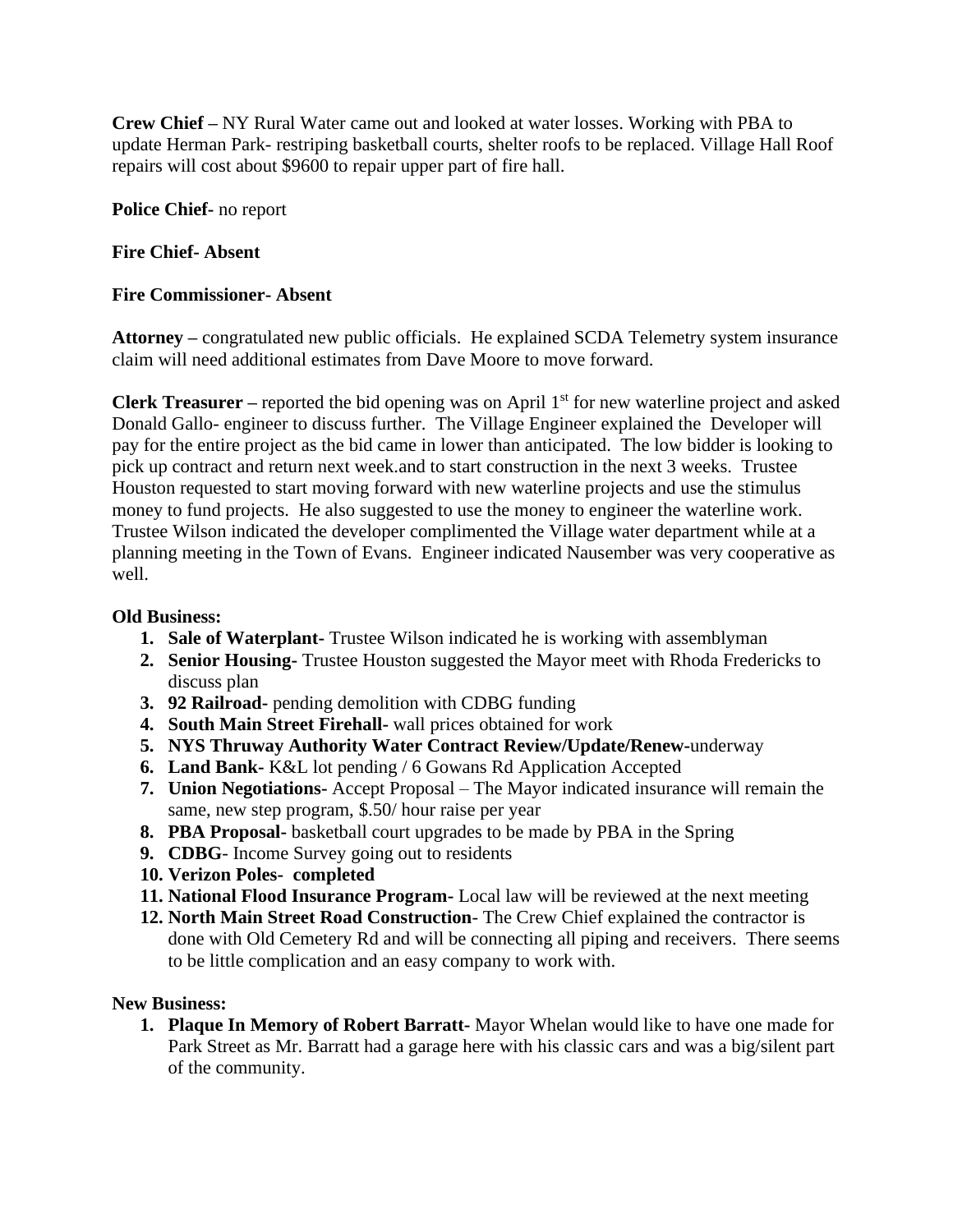- **2. Sidewalk -southside of Lake from Washington to Allen –** Trustee Houston suggest replacing sidewalk with remaining paving money not used in the budget. He asked Crew Chief and Trustee Wilson to work on an RFP to get quotes for this area. The Clerk will provide the remainder in the budget.
- **3. Begin thinking of "special project" use of Covid money-** The Village is expected to receive \$230,000. The Mayor suggested to install outside water meters to the remaining customers who have inside meters, or purchase large garbage cans. Trustee Houston suggested Mesi Drive needs new road, or purchase a new fire truck and the sale of the water plant can be used to install radio reads to the retail water customers
- **4. Memorial Day Parade-** Trustee Wilson suggested to call Erie County DOH at the end of the month to inquire about Covid numbers. Trustee Houston would like the clerk to ask Eric Blodgett to provide a cadence unit.
- **5. New Angola Theater Closing-** The Mayor will contact theater to inquire
- **6. Trimming and pruning, flowering and shade trees-** Crew Chief will work on this
- **7. Clarification of Dixie Drive-** Trustee Houston indicated this is a narrow street that has empty lots with unpaid taxes that usually are seen at the auction. The crew chief explained he had a complaint that trees fall on someone yard and he confirmed the lots are not owned by the Village.
- **8. Office Security-** Mayor Whelan suggest the DPW to install a countertop high wall and door with a lock. Trustee Wilson will be in on Wednesday with contractor to look at door locking system. One of the Angola firemen- Ronnie Struab works at Village Locksmith who can also look at security at Village Hall.

# **Resolutions Offered on April 12, 2021**

## **#1 ADOPT 2021-2022 BUDGET**

**WHEREAS,** the Village of Angola Board of Trustees held a public hearing on the 2021-2022 Budget on April 12, 2021 at 7:15 PM as specified in the Notice of Public Hearing,

**NOW, THEREFORE, BE IT RESOLVED** that the budget as set forth is hereby adopted and that the several amounts stated together with the amount set forth as required for the payment of principal and interest on indebtedness, do and hereby are appropriated for the objects and purpose specified and the salaries and wages stated in such budget shall be and are hereby affixed at the amounts shown therein effective on respective anniversary dates and June 1, 2021.

|                                                                                      | <b>General Fund</b> |                          |                 |
|--------------------------------------------------------------------------------------|---------------------|--------------------------|-----------------|
| <b>Appropriations</b>                                                                | \$1,274,306.00      |                          |                 |
| <b>Property Taxes</b>                                                                | \$565,820.00        | <b>Taxable Valuation</b> | \$78,805,130.00 |
| <b>Other Revenues</b>                                                                | \$661,486.00        | <b>Tax Rate</b>          | \$7.18          |
| <b>Appropriated Fund Balance</b>                                                     | \$47,000.00         | <b>Garbage Fee</b>       | \$216.00        |
|                                                                                      | <b>Water Fund</b>   |                          |                 |
| <b>Appropriations</b>                                                                | \$878,250.00        | <b>Other Revenues</b>    | \$878,250.00    |
| Roll Call was made and all were in favor said AYE                                    |                     |                          |                 |
| Trustee Houston, Trustee Wilson, Trustee Renaldo, Trustee Stonitsch and Mayor Whelan |                     |                          |                 |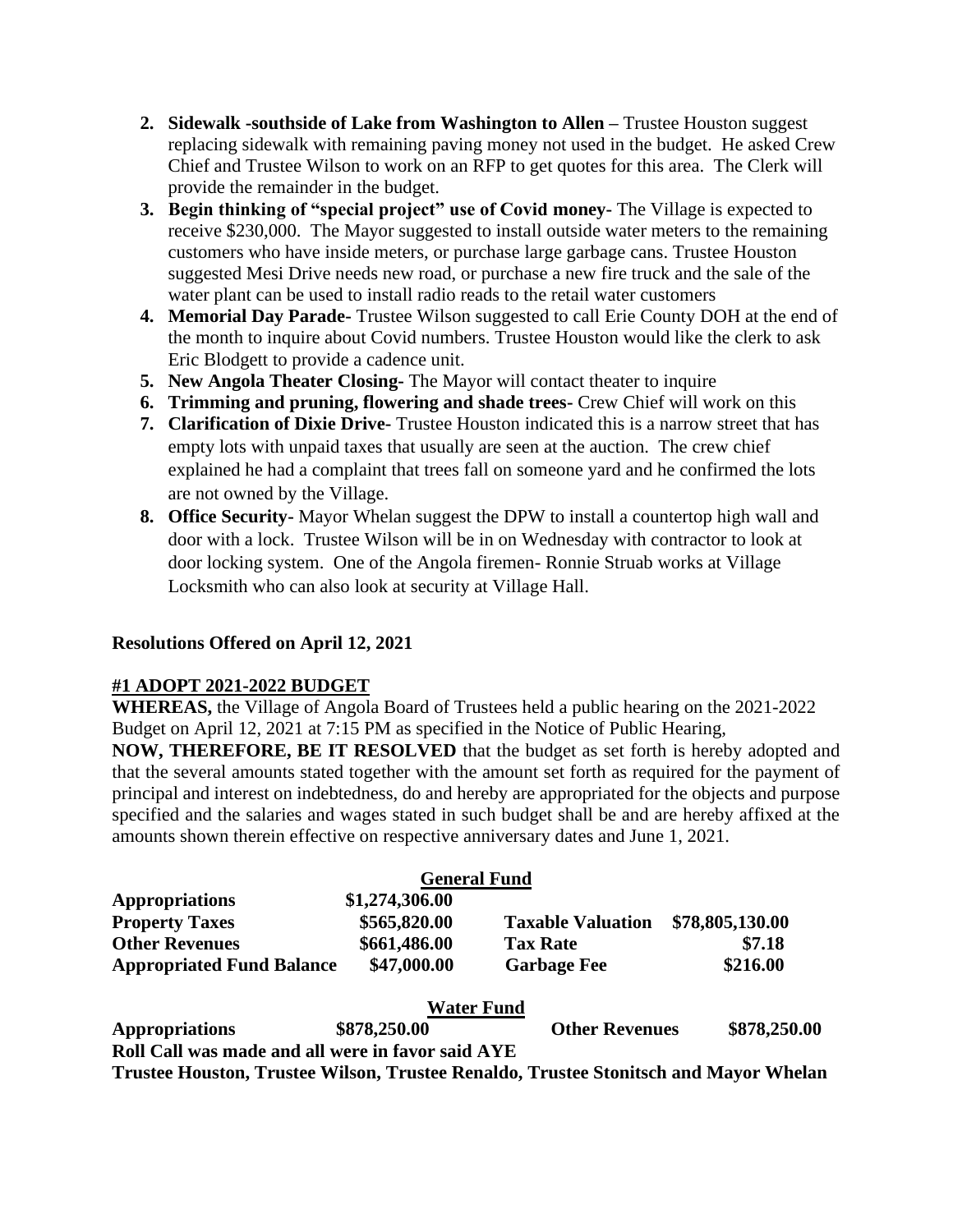# **#2 ADOPT LOCAL LAW #1 OF 2021 TAX LEVY LIMIT**

**WHEREAS**, there was introduced before the Angola Village Board at its meeting on March 8, 2021 Proposed Local Law Number 1 for the year 2021 entitled "Tax Levy Limit 2021-2022", and

**WHEREAS**, a public hearing was held on the  $12<sup>th</sup>$  day of April, 2021.

**NOW, THEREFORE, BE IT RESOLVED** that Proposed Local Law Number 1 for the year 2021 is hereby adopted as Local Law Number 1, 2021 and is entitled "Tax Levy Limit 2021- 2022" A copy of said Local Law is attached.

This local law shall take effect immediately upon filing with the Secretary of State.

**Roll Call was made and all were in favor said AYE**

**Trustee Houston, Trustee Wilson, Trustee Renaldo, Trustee Stonitsch and Mayor Whelan**

# **#3 HERMAN PARK RENTAL**

**BE IT RESOLVED** the Village of Angola Board of Trustees hereby approves the applications from the following for the use of Herman Park Facilities:

- 1. J.T. Waugh Elementary School- June  $10^{th} \& 11^{th}$ , 2021 for Outdoor Education Program-Fee Waived
- 2. Cindy Keefe on July 17, 2021 for a Graduation Party- \$40 Fee Collected
- 3. Addison Thompson on June 19, 2021 for a Baby Shower- \$40 Fee Collected
- 4. Sabrina Maniscalco on April 18, 2021 for a Birthday Party- \$80 Fee Collected
- 5. **Roll Call was made and all were in favor said AYE**

**Trustee Houston, Trustee Wilson, Trustee Renaldo, Trustee Stonitsch and Mayor Whelan**

# **#4 AUTHORIZE MAYOR TO SIGN AGREEMENT FOR UNION CONTRACT**

**RESOLVED** the Village of Angola Board of Trustees approves the Mayor to sign the Memorandum of Agreement between the Village of Angola and the AFSCME Local 1095-A Village of Angola Department of Public Works Employees.

**Roll Call was made and all were in favor said AYE**

**Trustee Houston, Trustee Wilson, Trustee Renaldo, Trustee Stonitsch and Mayor Whelan**

# **#5 ACCEPT BID FOR LAKESHORE WATERLINE**

**WHEREAS**, the Village Board of the Village of Angola received three (3) bids for the Lake Shore Road Waterline Replacement Project and

**WHEREAS**, after full review of all Bids at an Advertised Bid Opening on April 1, 2021 at 10:00AM, and upon recommendation of the Village Engineer, be it

**RESOLVED**, that the Village of Angola Board of Trustees hereby awards the lowest bid in the amount of \$67,262.30 (sixty seven thousand two hundred and sixty two dollars and thirty cents) from Fairway Construction Company, 5389 Freeman Road, Orchard Park, NY 14127 for the said Lake Shore Road Waterline Project, as advised by the Village Engineer and,

**BE IT FURTHER RESOLVED**, the Village Board of the Village of Angola hereby authorizes the Mayor to sign and execute contract with Fairway Construction Company.

**Roll Call was made and all were in favor said AYE**

**Trustee Houston, Trustee Wilson, Trustee Renaldo, Trustee Stonitsch and Mayor Whelan**